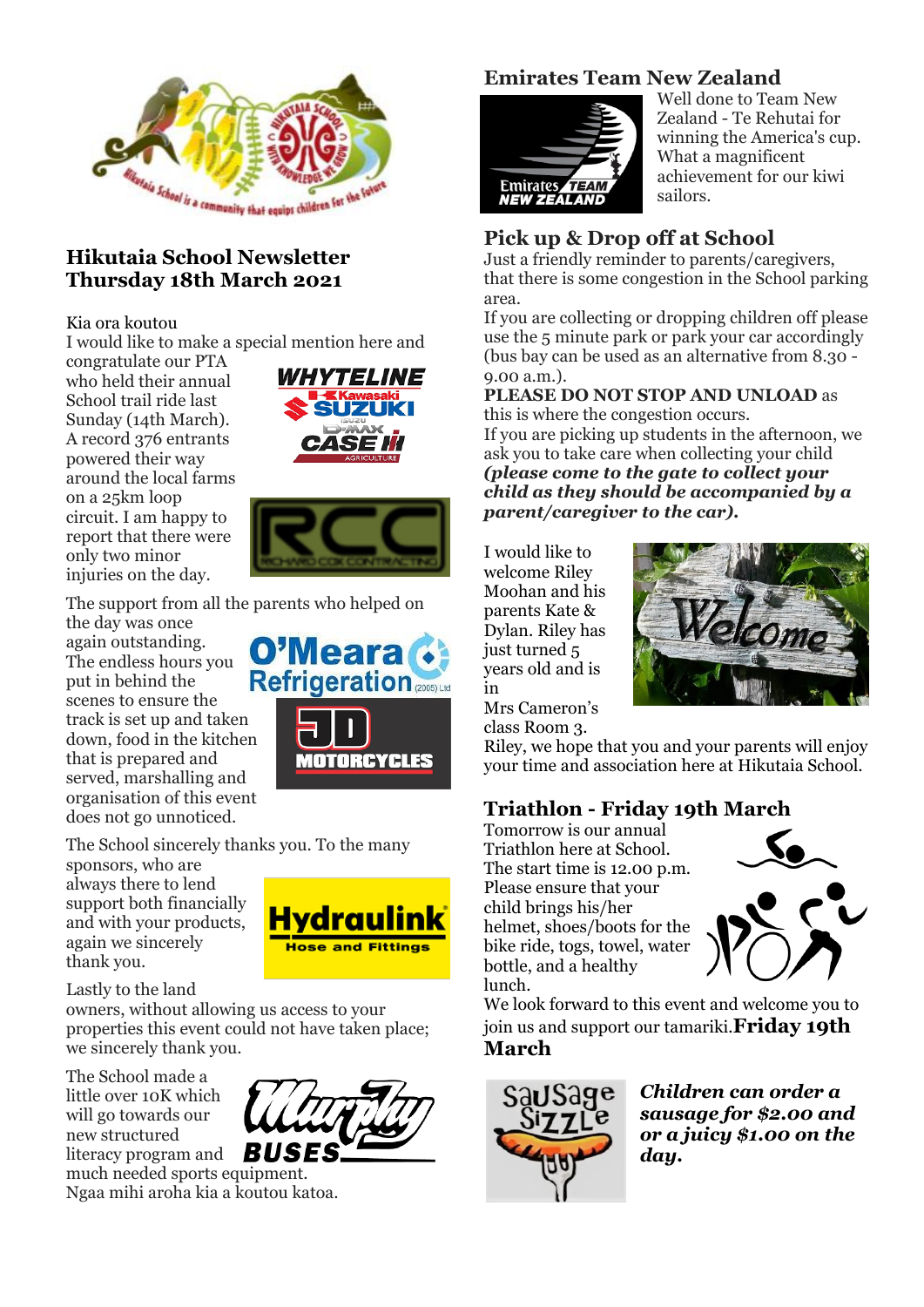## **Ohinemuri Swimming**



Last Wednesday our swimmers swam at Ohinemuri in Paeroa. Well done to all those who swam and those that were placed in the top three. **Thames Valley Swimming** will be held next Wednesday 24th March. Children will be notified if they are swimming next week.

Thank you to our parents who were able to transport our swimmers from and back to school.



## **Waiomu Beach Trip - Tuesday 23rd March 2021- Cancelled**

Unfortunately, the Beach Trip for next Tuesday has been cancelled as we do not have enough transport.

Thank you to those parents who had offered to assist us on the day.



On behalf of the PTA committee we would like to say thank you to all those who helped with the Trail Ride; the day was successful and ran very smoothly.

A special thank you to **ALL** the landowners who allowed the ride across their farm and to our sponsors (Noted at the start of the Newsletter). The School appreciates your continued support for the tamariki of Hikutaia School.

### **P.T.A AGM Tuesday 13th April 5.30 p.m.**

We invite you all to join us at our Annual General Meeting which was postponed on Tuesday 9th March and will now be held on Tuesday 13th April at 5.30 p.m. After this meeting we will hold the PTA Meeting.



#### **Paeroa Primary Netball - Subscriptions**

Fees for ALL primary players are as follows and paid to School.

Year 1 & 2 - \$20 per player Year 3 & 4 - \$30 per player Year 5 & 6 - \$50 per player Year 7 & 8 - \$50 per player

## **Music Lessons**

This is to confirm that Music lessons will start at Hikutaia School on Thursday for those who have phoned/emailed Kristian. If your child is interested or you as a parent would like to learn how to play Guitar, Drums, Ukulele or Bass. Please contact Kristian: Kristian Bennett Musician | Producer | Teacher p | +6427 746 7169 e | kristianbennett@me.com i | [kristianbennett1](https://l.facebook.com/l.php?u=https%3A%2F%2Fwww.instagram.com%2Fkristianbennett1%3Ffbclid%3DIwAR3ieJzUI2AzaGXYJTleWFP90UfmyYnXBQ7EhOo7GYR_bhm7MktX3VDCftQ&h=AT1wnkYm3-2uROTSKgParZxHNH1bSqt4L7Gg95T6BenaEpN7-ETFcLq4ycy0UUDo_BsDmQWBVBhLBOeMFoLbhG_DMGtUZEhQOmfBE0HzIXZIajpF-RbOnNE0Ri9mvTh_0icbCu4oU0hr1zg8kBPQU1c)  $f \mid$ [https://www.facebook.com/kristianbennettmusic](https://www.facebook.com/profile.php?id=774498351)



*\* Maximum 3 students per group lesson, unless working with bands.*

**Cost** \$25.00 each - 1 on 1 - Individual lesson \$17.00 each - Pair(2) \$12.00 each - Group (Max.3)

*Will do our best to provide preferred lesson arrangement, but please note that pair/group arrangements are subject to other enrolments.*

# **Calendar**

Friday 19th March Triathlon - 12.00 start Friday 26th March Assembly<br>Monday 29th March Cricket Sr Friday 2nd April Good Friday Monday 5th April Easter Monday

Wednesday 24th Thames Valley Swimming Wednesday 24th Immunisation - Year 7-8 **Cricket Smash Tournament** Tuesday 6th April Easter Tuesday Holiday Friday 9th April Assembly - 2.15 p.m. Tuesday 13th April PTA AGM & Meeting Friday 14th April Mufti Day - Ocean Theme Friday 14th April Last Day of Term 1 2021 Monday 3rd May First Day of Term 2